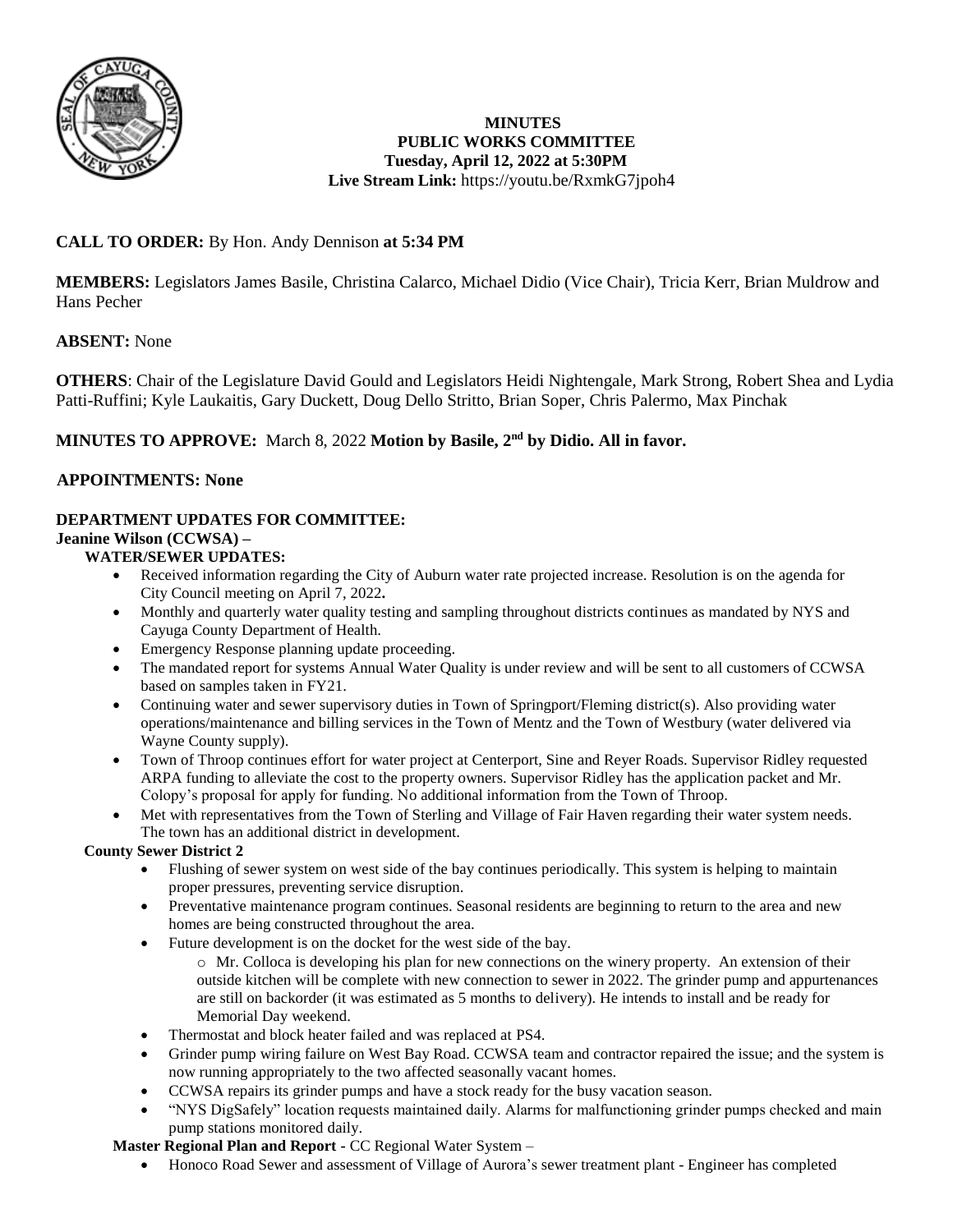- the review and the draft report is forthcoming..
- Update and responses to EFC/DEC from engineer completed and provided to EFC/DEC. This was to fill requirements of funding source allocated for the Honoco Road Sewer Project, Preliminary Engineering Report (PER).
- Honoco Road Sewer project and the Regional Water District Project SEQR is underway. Information sent to provide information and receive all comments to provide necessary review for completion of the environmental review.
- Collaborating with County Attorney's office to meet the county district requirements regarding SEQR and voting processes.

#### **Miscellaneous:**

- Acquisition from County -- CCWSA has secured office desk/stations and will be receiving file cabinets, too.
- The operations team is registered to begin classes for water treatment plant operations and water license C/D.
- River Forest Park campgrounds in Brutus submitted water transmission engineering plans to DOH for review. It is anticipated that the system will be installed this spring, 2022, to supply the park with a safe, potable supply of water. The park will purchase directly from Brutus, but it is a supply from our connection to the city of Auburn/Owasco Lake.
- CCWSA FY2021 Financial Report (annual) is complete and reporting requirement are met.
- CCWSA provided a review of experiences and abilities to assist water and sewer service areas as a presentation to Association of Town Supervisors on March 17, 2022.
- Staff completed annual safety & sexual harassment training.
- Working with County Attorney's office to initiate the appropriate agreements for access to ARPA funds through resolution approved in 2021 and the extend the use of the garage in the County Highway complex for CCWSA operations/maintenance and repair programs.

# **Kyle Laukaitis (Weights and Measures) –**

#### **Petroleum Quality Sampling**

Received 12 sample results from 5 stations purchased in February.

All 12 samples passed.

Purchased 12 samples from 4 stations for March. Received results, all passed.

Wilcox General Store in King Ferry  $-1$  gas

Speedway in Moravia – 3 gas, 1 diesel

Speedway on Clark St Rd in Auburn  $-3$  gas

Ed & Jeans in Port Byron – 3 gas, 1 diesel

#### **Grocery Stores - Scales**

Wegman's Auburn installed 6 new self-checkout registers and removed 1 standard checkout lane

Tested all 54 scales in the store. 52 scales passed. 2 scales required repair, which was already scheduled. Retested, both passed.

Weedsport Supermarket – tested all scales, all passed.

Cato Grocery Store – tested all scales, all passed.

Bayside Grocery – added 1 new deli scale, 1 scale failed in customer's favor, adjusted, all passed.

#### **Personnel Scales**

Tested 2 scales at Cayuga-Onondaga Boces, both passed.

# **Pharmacy Scales**

Tested Auburn Correctional Facility Pharmacy Scale and weight Set, all passed.

Kinney Drugs – State St. – replaced/repaired Pharmacy Scale, retested, passed.

#### **Bulk Milk Tanks**

Rechecked 3 Tanks – all passed.

Twin Hills Farms  $-$  Cato  $-1600$  gals.

Double O Farms LLC – Cato – 400 gals.

Phillip H. Pitroff – Martville – 545 gals.

# **Gary Duckett (Buildings and Grounds/Parks and Trails) –**

# **BUILDINGS AND GROUNDS ADMINISTRATION: Crew Gary Duckett and Donna Blumrick:**

1. Barton & Loguidice (B&L) continues to work on the analysis of the County Office Building so they can make a recommendation on the building, renovate, add-on, or build new. They have been conducting interviews with department heads. Chairman Gould asked Lynn Marinelli and I to serve as primary contacts. Lynn will assist B&L with getting required information from Department Heads. Following a tour of the County Office Building B&L provided a draft layout of each floor showing the square footage occupied by each department. Ed Eberhardt and I reviewed the layouts and advised where changes needed to be made.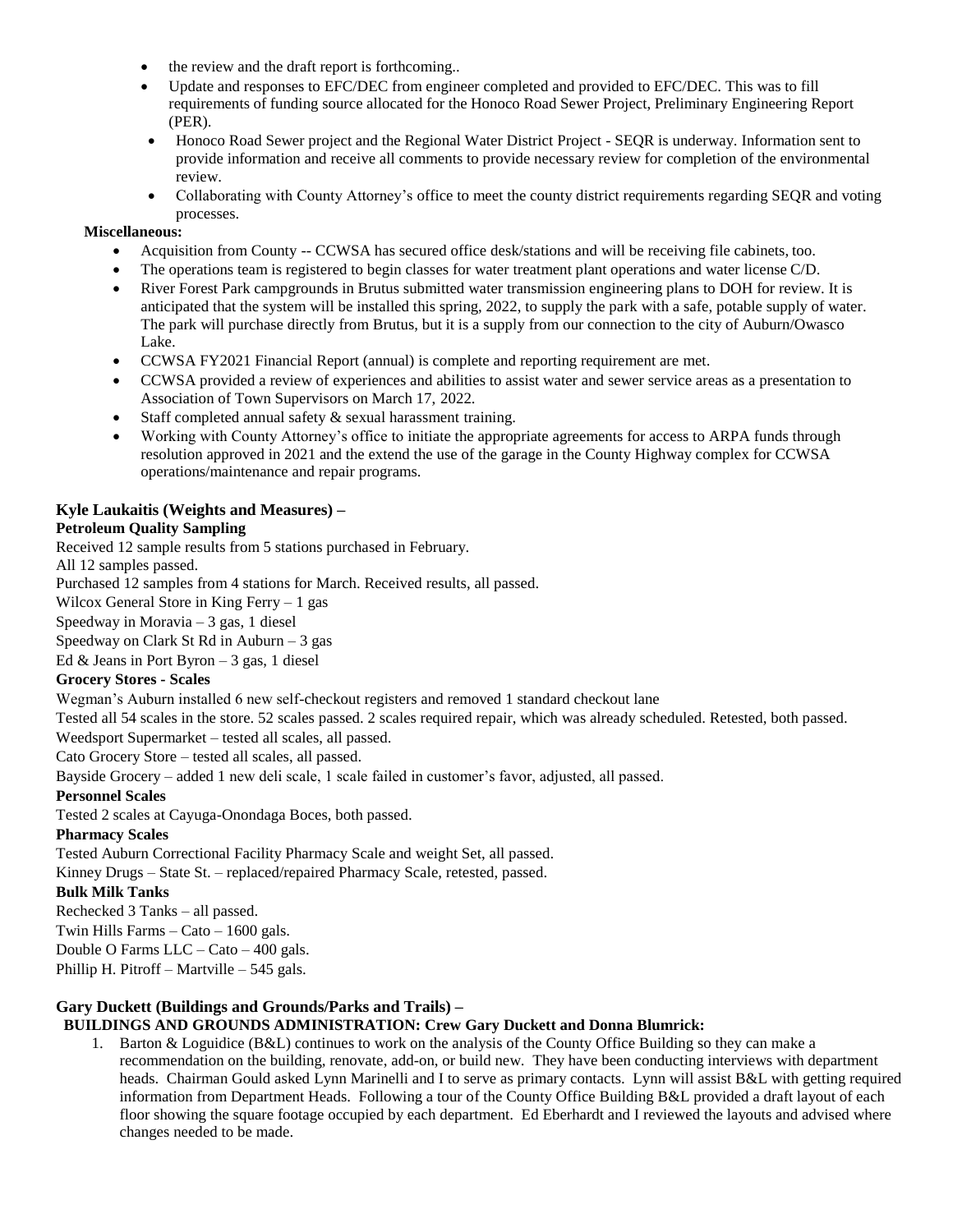- 2. Thank you for passing resolution 96-22 authorizing the use of rescue funds for some of the projects on the Buildings and Grounds List including replacing Courthouse Heat Pumps, replacing HVAC in the Historic Post Office and replacing the late 1940's elevator in the Historic Post Office.
- 3. Don Carr and I reviewed the proposals from the 8 firms that responded to RFP 2022-03 for an architect to provide Architectural and Engineering Services such as develop specifications for the Hardenberg Roof project and the PSB roof project. The architect will also be needed for some of the other projects listed on the Buildings and Grounds request for Rescue Funds and Capital Plan. Don and I agree we would best be served by Bergmann. There is a resolution for your consideration and approval this month.
- 4. The status of the Court Tenant work is as follows:
	- The construction of the wall is nearly complete at the time of this update.
	- Tile and Carpet installed the carpeting.
	- Lowes provided the blinds on  $3/16/22$ . They are scheduled for installation on  $3/30$  and  $3/31$ .
	- Ed's crew completed the painting.
- 5. Ed's downtown crew and Mitch's PSB crew have both been short staffed in March.
- 6. DePalma Masonry will be replacing the concrete stairs between the lower and middle parking lots of the County Office Building as soon as weather permits.
- 7. Heritage Masonry is planning to start the Historic Post Office masonry repair project authorized by Resolution 195-21 on Monday 4/4/22.
- 8. Surplus furniture update: I sent an email to all County Department Heads on 4/1/22 asking if they have a need for the items. I asked for responses by Friday 4/8/22. Items remaining after the County Department have made their choices will be offered to County Town and Villages per policy followed by disposal by Public Auction.
- 9. We got some good news for a change! The plow truck we ordered last July could be delivered in early May as long as it doesn't have a "chip hold".

#### **DOWNTOWN: Crew Ed Eberhardt, Al Raymond, Paul France, and Jeff King:**

- 1. In addition to routine maintenance, preventive maintenance and the day to day efforts for snow and ice removal Ed and his team responded to 167 maintenance requests so far in February. There continues to be are multiple requests for minor renovations moving desks and records.
- 2. As stated above Ed's crew has been short staffed in March. Another PT Building Maintenance mechanic resigned effective 3/31/22.
- 3. Ed and his team completed the painting portion of the Court Tenant Work. They also replace a small piece of linoleum that was requested. They are continuing to paint other areas requested by the courts (and other offices) as time permits.
- 4. Ed is working to replace the failed HVAC equipment in the Historic Post Office. He will be working on this as time permits. Note it needs to be done before the summer cooling season.
- 5. Jon Borsa (Parks) continues to provide snow removal at Mental Health on a regular basis. He and Mitch Brown have been assisting with other snow removal downtown as well.
- 6. Ed continues to work repairing and replacing the wall mounted heating units in the Courthouse.

#### 7. Ed's crew will be responding to requests to look at and deliver furniture.

# **COUNTY HOUSE ROAD and TOWERS: Crew Mitch Brown, Ben McIntyre, Bruce Simmons and Greg Purcell:**

- 1. In addition to routine maintenance and the day to day efforts for snow and ice removal Mitch and his team responded to over 151 maintenance requests so far in February.
- 2. They continue to perform extra sanitizing efforts due to COVID.
- 3. As stated above Mitch's crew has also been short staffed in March.
- 4. Working on converting the PSB back to NYSEG. (Resolution 197-21). NYSEG has installed the new pole required for the project and they have a transformer for the project. We have an agreement with O'Connell Electric to install the line. Soil and Water is planning to start digging the trench for the line after Easter.
- 5. The Solar Project is under construction.
- 6. Working on Camera upgrades.
- 7. Upgraded fixtures in the kitchen including faucets and drains.
- 8. We have the new motor for the sewer grinder. It needs to be replaced because the bearings are failing. We will rebuild old one for a spare.

#### **New Business?**

#### **Any Questions?**

# **Doug Dello Stritto (Parks) –**

# **Parks Department Updates:**

- 1. The Parks Department is entering existing 2022 reservations into the new web based system and testing the purchase integration with the Finance Department.
- 2. The Parks Department is designing a new logo.
- 3. Parks Department will host a seasonal Job Fair: May 7, 10am-2pm

# **Area Updates:**

- **Emerson Park:**
	- 1. Deauville Island Redevelopment: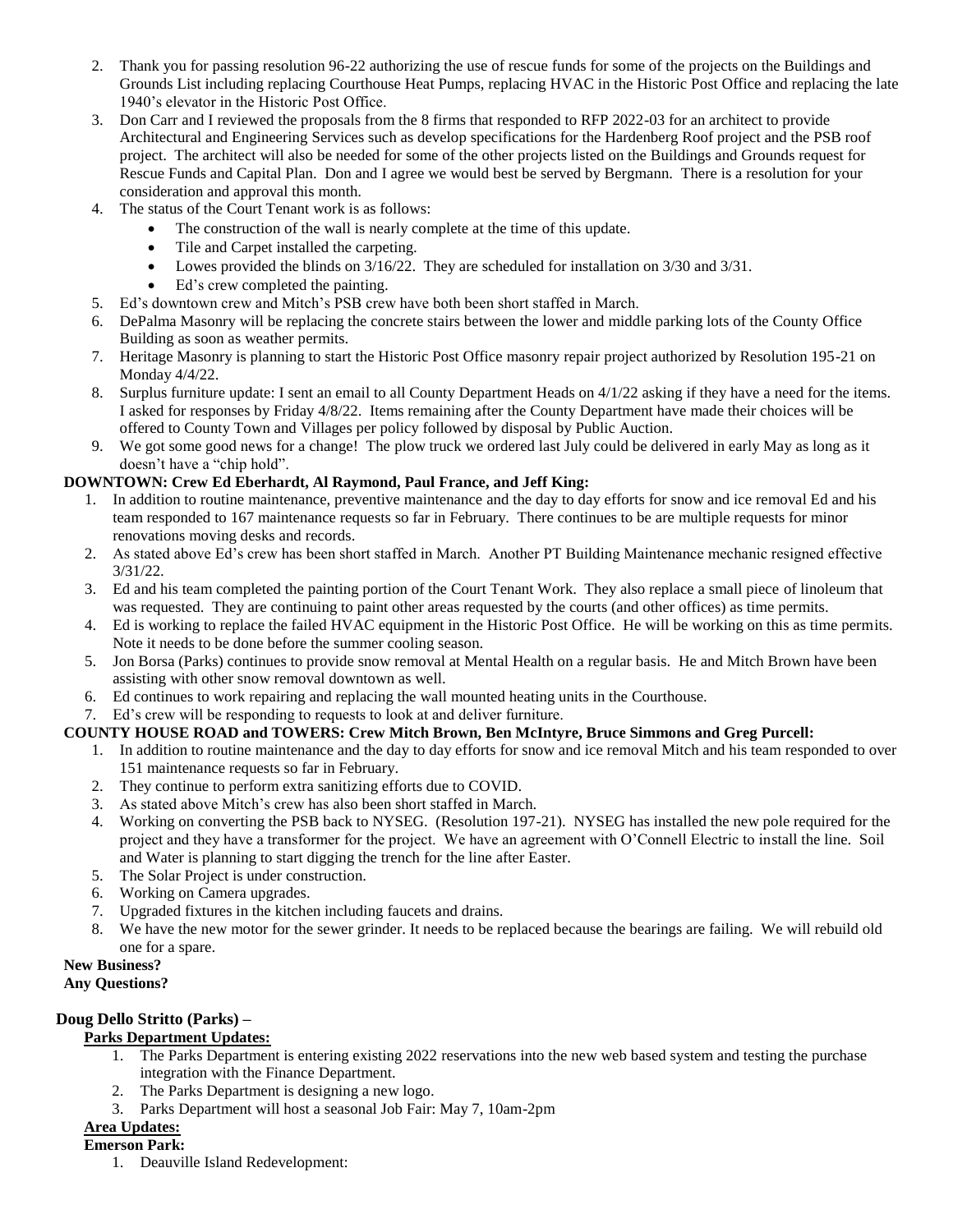- 2. Phasing documentation is being updated to seek private and public funding opportunities.
- 3. Friends of Emerson Park:
- 4. Easter Egg hunt: April 16, 9:30am
- 5. Park clean-up May 7, 10am -2pm
- 6. NYSCOBA donated \$5000 to the Friends of Emerson Park
- 7. Summer Programming: All annual events held prior to 2020 are scheduled for this year. Parks & Trails Department with the Friends of Emerson Park are
- 8. Replacement of the Deauville Island retaining wall: the wall has been replaced and the site disturbance is being repaired. The Cayuga County Soil & Water Conservation District did an excellent job controlling erosion, minimizing disturbance and completing this complex replacement in a timely manner. Thank you also the City of Auburn for enabling the work to be done by maintaining a low lake elevation negating possible erosion while the site was open.

### **Ward W. O'Hara Ag Museum/Dr. Joseph F. Karpinski Sr. Educational Center Update (Tim Quill Director PT):**

- 1. In process of finishing painting of floors and walls throughout the museum.
- 2. 8 new security cameras will be installed bringing the total to 44 covering the interior and all exterior of the museum.
- 3. Easter Egg Scavenger Hunt is under way. Will take place from March 20 thru April 23, 2022
- 4. Museum Patron/Volunteer/Staff Recognition Dinner scheduled for Thursday May 5, 2022
- 5. Old Ways Day at Museum is scheduled for Saturday June 4, 2022 from 10-4
- 6. Permits are being prepared for the construction of the donated picnic pavilions.

#### **Sterling Nature Center (Jim D'Angelo Director):**

- 1. New Sterling Nature Center Facility construction: site work for parking, service roads and building foundations is underway.
- 2. Jim D'Angelo, Sterling Nature Center Director is the Cayuga County representative to CLEAR (Coastal Lakeshore Economy and Resiliency initiative) representing the Nature Center's ideas and insights regarding the strategies they are proposing.
- 3. In-person programing and Facebook Live events continue to be well attended.

### **Trail Update:**

No report

**Owasco Flats:** 

No report

#### **Brian Soper (Highway) –**

- We will begin our paving season weather dependent on April 11th and the Sealing will start on or about the 25th of April also weather dependent.
- Snow& Ice we have met a few times and are close to an agreement to out forward. It is a T/M base contract based off a per trip average cost.
- Highway had a surprise PESH safety inspection on the 29th at which we do have a few minor issues that will need to be address any of them that are more than \$1,000 in cost will be reimbursable through the state.

# **RESOLUTIONS:**

# **BUILDINGS:**

- 4-22-PW-1 Authorizing an agreement with Bergmann Architects Engineers Planners to create plans, designs and specifications for a variety of county projects. **Motion by Pecher, 2nd by Calarco. All in favor.**
- 4-22-PW-2 Authorizing the Buildings and Grounds Department to hire a part time Building Maintenance Mechanic to replace a part time Building Maintenance Mechanic who resigned**. Motion by Pecher, 2nd by Calarco. All in favor.**

# **HIGHWAY:**

- 4-22-PW-3 Authorizing the implementation and funding of 100% of the costs of Jericho Road over Putnam Brook Bridge Replacement, and accepting reimbursement of Federal-aid and/or state-aid, or Bridge NY Funds. Authorizing establishment of Capital H, authorizing the Chair of the Legislature to execute any and all agreements. **Motion by Calarco, 2nd by Kerr. All in favor.**
- 4-22-PW-4 Authorization to fill Senior Engineering Technician position in the County Highway Department. **Motion by Kerr, 2nd by Calarco. All in favor.**